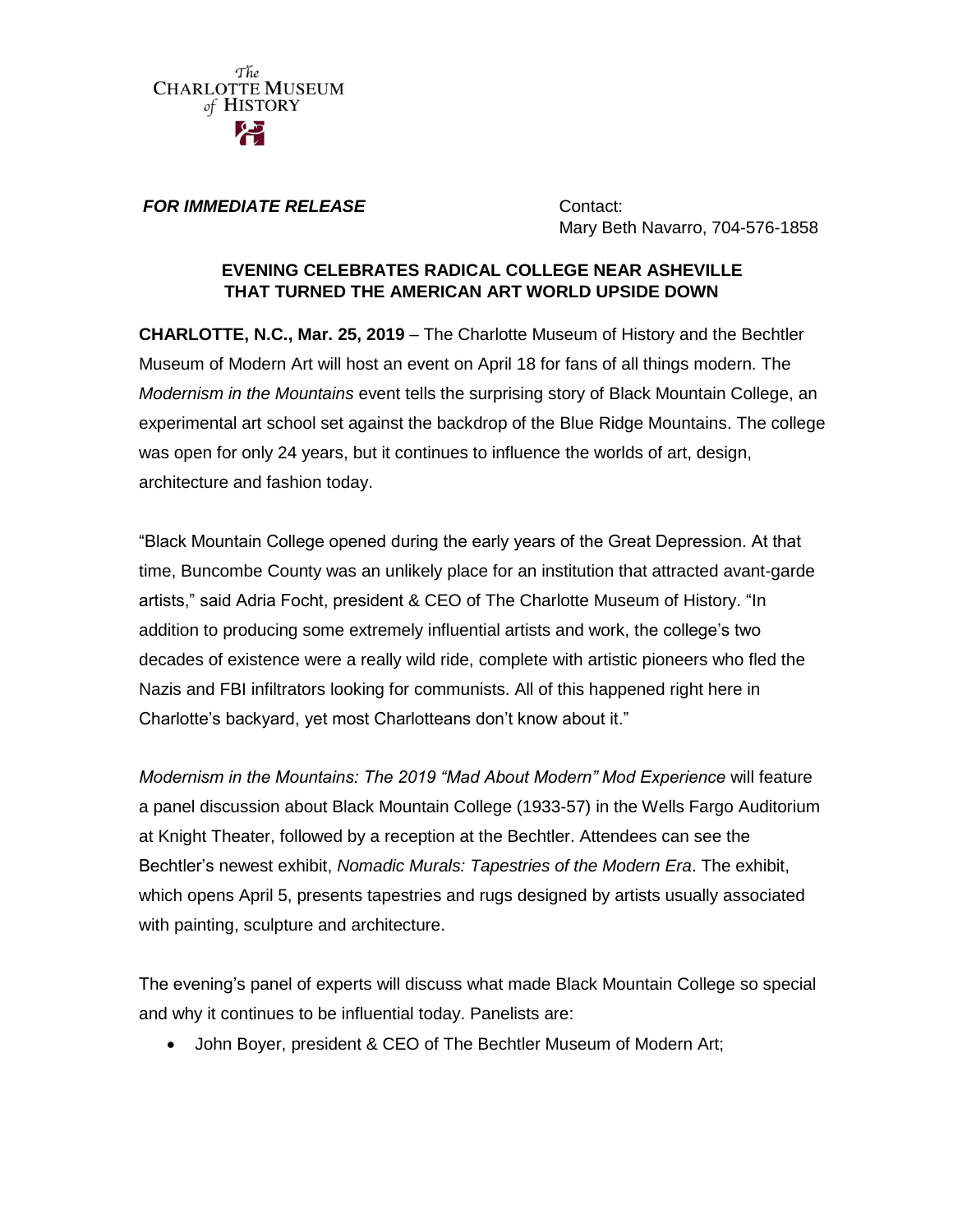# The **CHARLOTTE MUSEUM** of HISTORY

- Siu Challons-Lipton, executive director of the Art, Design and Music Department at Queens University;
- Randy Shull, contemporary artist who designed and fabricated the Black Mountain College Museum + Arts Center in downtown Asheville; and
- Murray Whisnant, local modernist architect, artist and furniture designer whose award-winning modernist homes have been featured nationally.

Meg Freeman Whalen will moderate the panel. She is director of communications and external relations for the College of Arts + Architecture at UNC Charlotte.

"More than 60 years after it closed, Black Mountain College continues to inspire artists, educators and innovators around the world," said John Boyer, president & CEO of the Bechtler. "The school was home to teachers and students who became leading figures in their fields, including composer John Cage; choreographer Merce Cunningham; painters Elaine and Willem de Kooning; and Buckminster Fuller, who patented the geodesic dome."

The *2019 "Mad About Modern" Mod Experience* is brought to you by The Charlotte Museum of History and The Bechtler Museum of Modern Art. A complement to the annual *Mad About Modern* home tour, the Mod Experience educational event is part of The Charlotte Museum of History's efforts to advocate for the preservation of Charlotte's history, especially its built environment. The museum will announce the date of the 2019 *Mad About Modern* home tour at the Mod Experience event.

#### **How to Go**

*Modernism in the Mountains* is in Wells Fargo Auditorium at Knight Theater on Thursday, April 18. Doors open at 6 p.m., and the Black Mountain College panel starts at 6:30 p.m. Tickets are \$25 and include a reception at the Bechtler Museum of Modern Art and the chance to view the Bechtler's latest exhibit, [Nomadic Murals: Tapestries of the Modern](http://bechtler.org/Collection/Nomadic-murals-tapestries-of-the-modern-era)  [Era.](http://bechtler.org/Collection/Nomadic-murals-tapestries-of-the-modern-era) Online registration is at [charlottemuseum.org/events.](http://charlottemuseum.org/tc-events/)